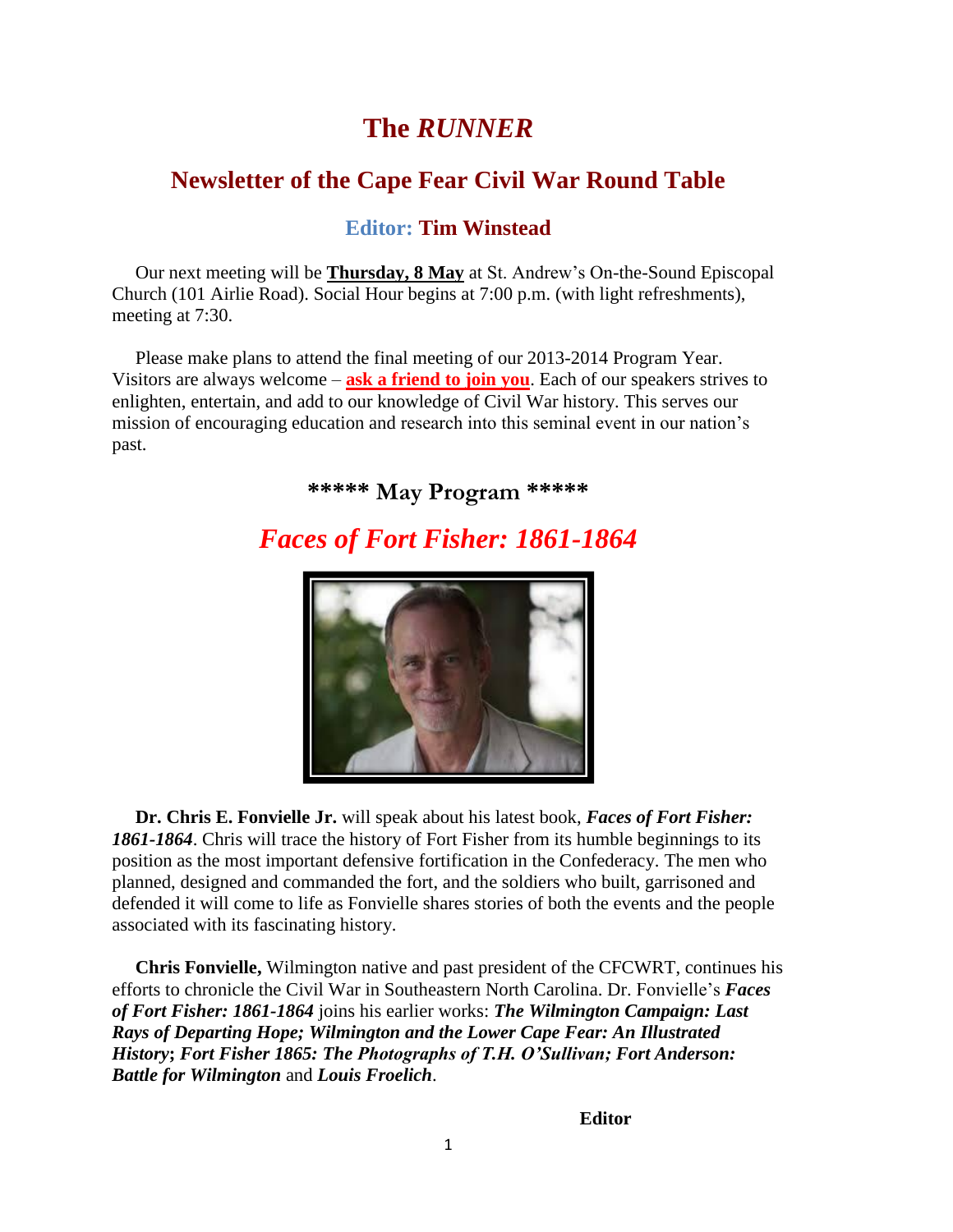### **\*\*\*\*\* Raffle Winners \*\*\*\*\***

### **Raffle Master: Ed Gibson**

 If you have books, prints, or other items that you would like to donate to the CFCWRT Raffle, contact Ed Gibson [\(egibson759@aol.com\)](mailto:egibson759@aol.com) before our next meeting. The raffle is one of the components which allow the CFCWRT to fund our activities and our speakers. Please take part in our raffles by contributing items to the raffle or purchasing tickets



**Winners All!**

| <b>Last Generation</b>           | <b>Ed Gibson</b>     |
|----------------------------------|----------------------|
| <b>Shenandoah Valley</b>         | <b>Dale Lear</b>     |
| <i>Appomattox</i>                | Dick Covell          |
| <b>Vicksburg</b>                 | <b>Bob Cooke</b>     |
| <b>Savage Conflict</b>           | <b>Linda Lashley</b> |
| <b>Wade Hampton</b>              | <b>Ed Hampton</b>    |
| <b>The Passing of the Armies</b> | <b>Dick Covell</b>   |

### **\*\*\*\*\* Trivia Questions for April \*\*\*\*\***

**1 –** Who was J.J. Prosper For Me D. Doctor DeVowell Conner?

.

`

**2 –** Blockade runners and blockaders continually played a cat and mouse game at the inlets entering the Cape Fear River. Did the Confederate Navy ever attempt to raise the blockade by attacking the Union Navy ships stationed along the North Carolina coast?

**3 –** Who was given command of the USS *Monticello* during September 1863?

**4 –** Why did the story of Private William Scott receive so much attention?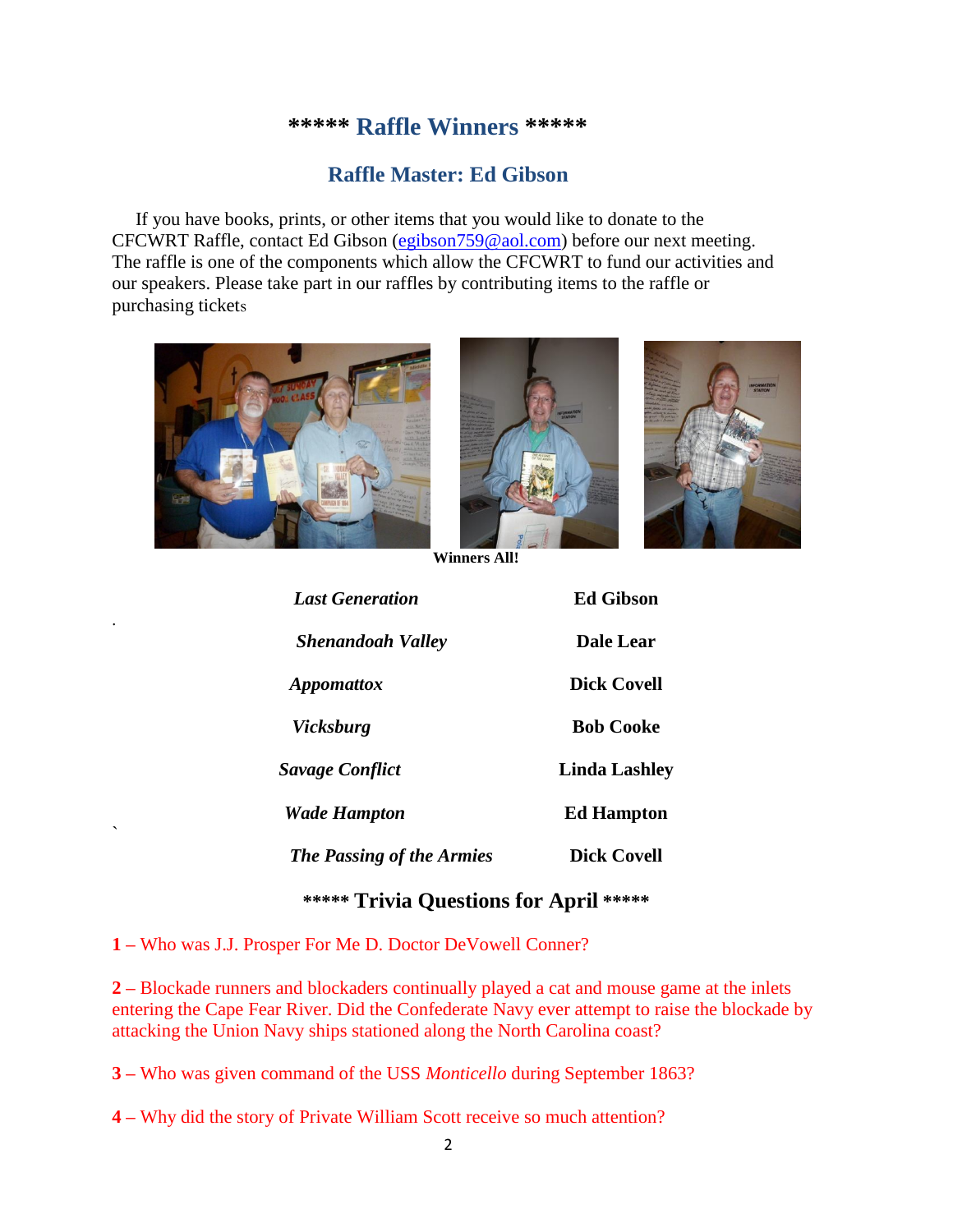\*\*\*\*\* **Member News & Activities** \*\*\*\*\*



*Robert E. Lee*

 If you have member news or news about Civil War events that you think would be of interest to CFCWRT membership, send me an email with the details. Thanks.

**1 –** We wish all the membership of the CFCWRT a productive and interesting summer hiatus. Join again with the CFCWRT as we begin another program year in September.

You may want to remember to see Linda Lashley at our May 8<sup>th</sup> meeting to take advantage of the **Early Bird Special membership** that can *save* you \$5 and the cost of a stamp.

**2 – Fort Fisher State Historic Site: May 10: Confederate Memorial Day Ceremony – Saturday, 10am.** Pause with us and the Fort Fisher Chapter 2325 UDC, for a special morning commemoration by the sea at "Battle Acre". Our guest, Dr. Walter L. Taylor, will speak on, "Religion in the South: How it affected soldiers and family". Admission is free, and open to the public.

**3 – Fort Anderson State Historic Site: May 10: Diabolical Contrivances and Dirty Tricks – Saturday 10-4.** Both sides played dirty during the Civil War. During this program, visitors will learn about a number of fiendish plans the Confederacy used on the Union. Exploding mines and biological warfare will be just a couple of demonstrations. This event is free, and open to the public.

### **4 – Oakdale Cemetery Tours:**

May 17, 2014 – Summer Walking Tour Series. Historical walking tours of North Carolina's oldest rural cemetery will be given by local historian, Robing Triplett. Ms. Tripplett will take you on a journey through time and delight you with the history and some interesting tales of those who are interred at Oakdale Cemetery. Tour is from 10:00 am to 12:00 noon. \$10.00 for non-members and FREE to members. Tours are cancelled in the event of inclement weather.

June 21, 2014 – Summer Walking Tour Series. Historical walking tours of North Carolina's oldest rural cemetery will be given by local historian and Civil War Author, Bob Cooke. Enjoy your stroll in Oakdale and hear the tales of some of the Civil War notables in Oakdale Cemetery. Tour is from 10:00 am to 12:00 noon. \$10.00 for non-members and FREE to members. Tours are cancelled in the event of inclement weather.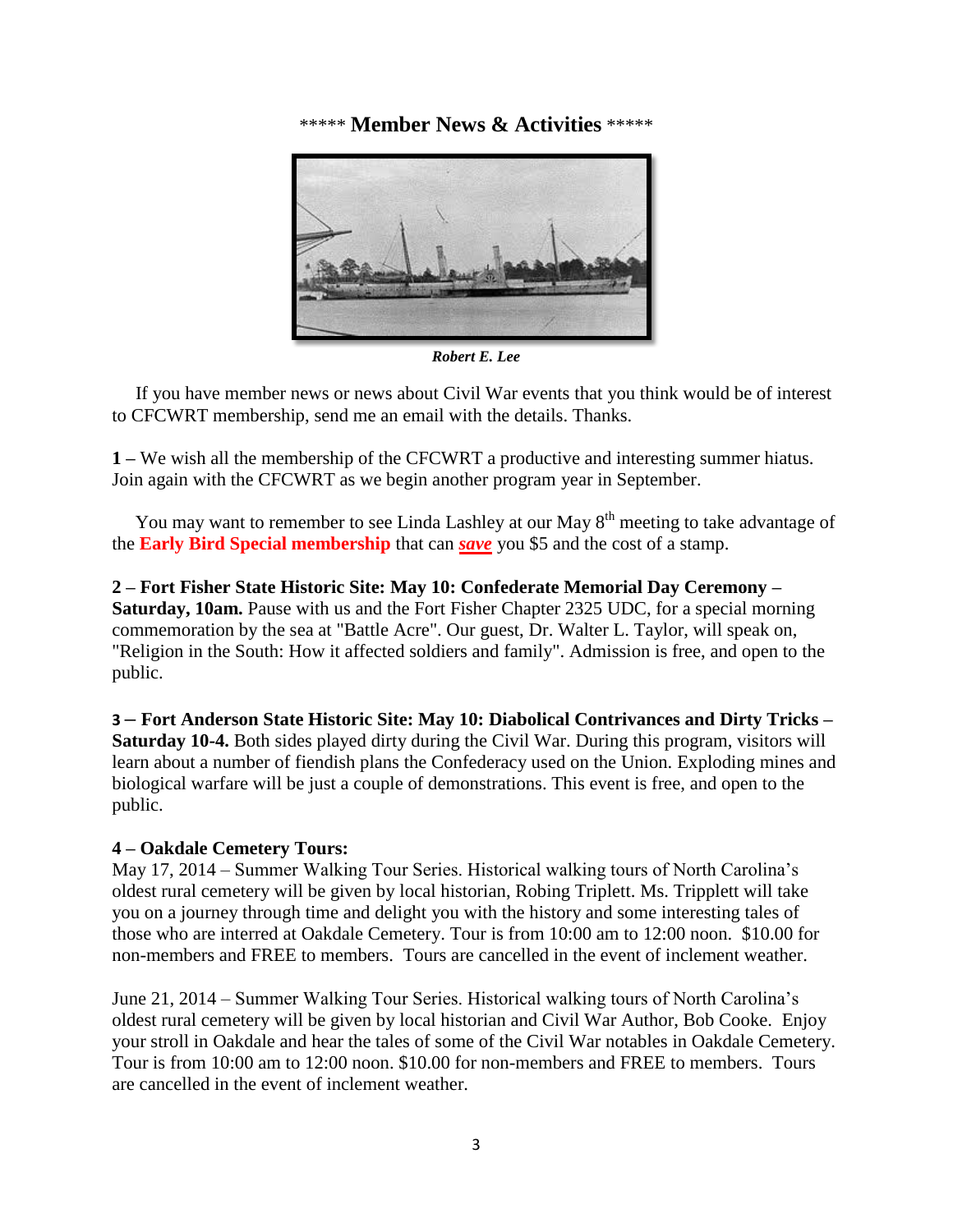July 19, 2014 – Summer Walking Tour Series. Historical walking tours of North Carolina's oldest rural cemetery will be given by local historian, Ed Gibson. Mr. Gibson will lead you through the cemetery and speak about the history of Civil War veterans as well as a taste of Oakdale's prominent citizens. Tour is from 10:00 am to 12:00 noon. \$10.00 for non-members and FREE to members. Tours are cancelled in the event of inclement weather.

**5 –** Several members of the CFCWRT/BCWRT attended the **17th Annual Salisbury Confederate Prison Symposium** on April 4-6. Shown are (top): Larry Brown, Tom Hodges, Mike Powell, Yvonne Brown, John Munroe, Linda Lashley and Connie Hendrix.



**6** - The Brunswick Civil War Round Table will meet on **Tuesday**, **May 6th -** registration and refreshments: 6:30pm. Program will begin at 7:00pm. They will meet at the **Trinity Methodist Church,** 209 E. Nash Street.

 **Patrick Falci**, actor and performing historian, will present *"The Man in the Red Battle Shirt: The Life of General A.P. Hill."*

### **\*\*\*\*\* May 1864 \*\*\*\*\***

 May 1864 saw the start of Sherman's attempt to capture the vital city of Atlanta. The Army of the Potomac was also ordered by Grant to follow and pursue the army of Robert E Lee wherever it went.

May  $1<sup>st</sup>$ : General Sherman started his advance on the Army of the Tennessee.

May  $2<sup>nd</sup>$ : The first skirmishes between Sherman's troops and the Army of the Tennessee occurred.

President Davis also told the Confederate government that there was no hope of any form of recognition of the Confederacy by foreign governments.

May 3<sup>rd</sup>: The Army of the Potomac was ordered to start its campaign against Lee's Army of Northern Virginia. Grant claimed that the men in the Army of the Potomac were "in splendid condition and feel like whipping somebody".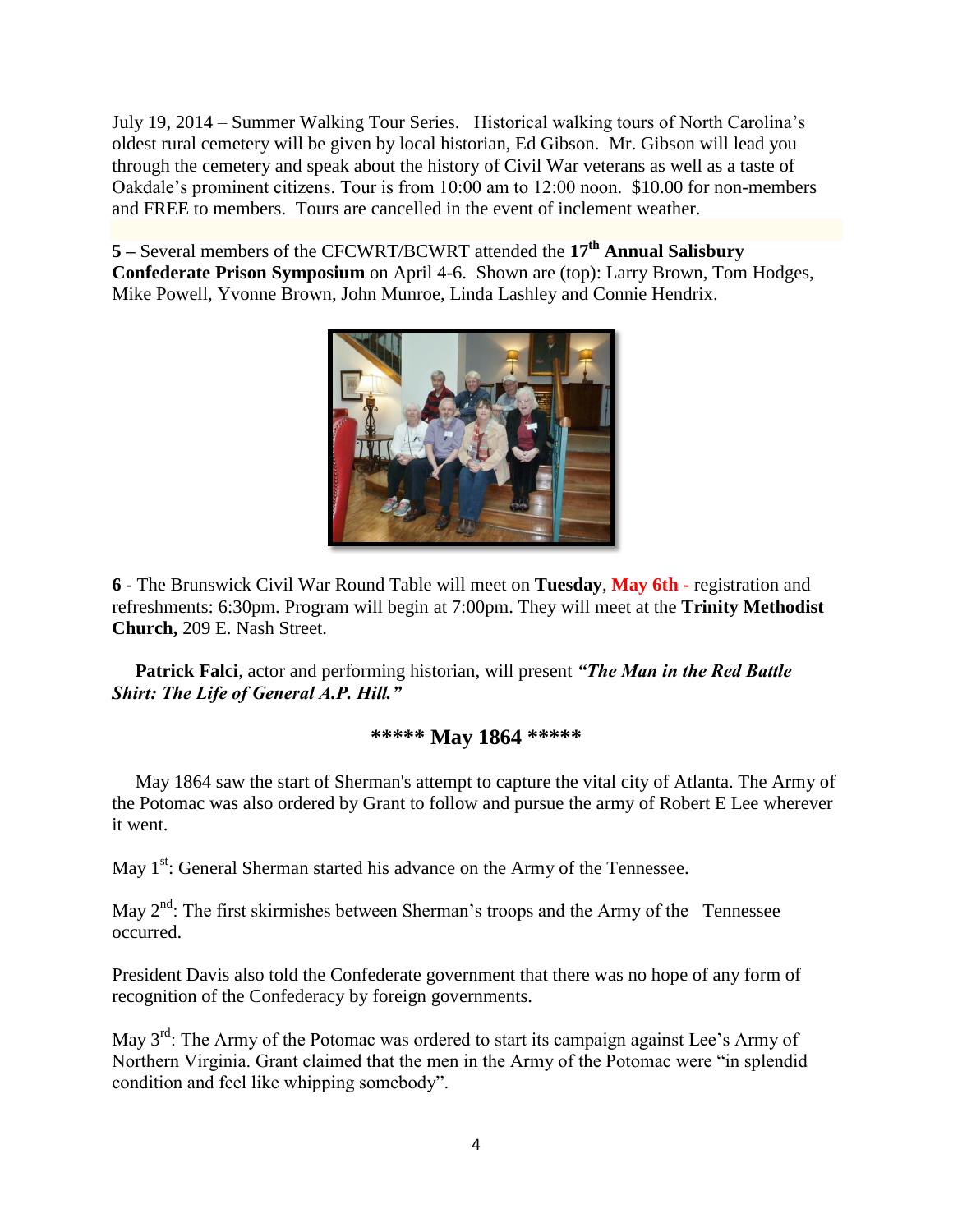May  $4<sup>th</sup>$ : The Army of the Potomac, numbering 122,000 men, crossed the River Rapidan in pursuit of Lee's army. Lee had 66,000 men under his command. General Sherman's men prepared for their march on Atlanta. He had 98,000 men under his command.

May 5<sup>th</sup>: Grant and Lee's troops engage en masse for the first time in this campaign. Fighting in the 'Wilderness', Lee's troops had the advantage because the terrain was covered in scrub oak, stunted pines and sweet gum. All this made concealment easy and made Grant's task far more difficult despite a 2 to 1 superiority in terms of troop numbers.

May  $6<sup>th</sup>$ : The Battle of the Wilderness continued. Neither side could claim victory at the end but in terms of casualties the Union could afford to lose more men than the South. The North lost 2236 dead, 12,037 wounded and 3383 missing. The Confederates lost 7,500 men in total.

May 7<sup>th</sup>: After a short rest the Army of the Potomac moved off again. This time Grant headed towards Richmond. This time it was Lee who had to be wary of Grant's movements. The Army of the James was already threatening Richmond to the South.

May  $8<sup>th</sup>$ : An attempt by Grant to get his army between Lee and Richmond failed when the Union's V Corps failed to take Spotsylvania Cross Roads.

Sherman continued his march on Atlanta with little, at present, to stop him.

May 9<sup>th</sup>: Well-placed and well-dug trenches ensured that the Confederate force opposing Grant was difficult to move and there was a temporary halt to major attacks between Lee and Grant with the Union engaged in a series of reconnaissance raids as opposed to anything more.

May  $11^{th}$ : The Army of the Potomac spent the day manoeuvring into position for an attack primed for May  $12^{\text{th}}$ .

Six miles from Richmond, J E B ('Jeb') Stuart was killed in a skirmish. The South had lost one of its most talented commanders.

May  $12^{th}$ : The North's attack against Lee's army started at 04.30. Their initial assault was a success but a Confederate counter-attack ensured that the North was unable to capitalise on this. The fighting in an area known as 'Bloody Angle' – part of the South's entrenchments – was some of the bloodiest of the war.

**Editor Note**: John Wesley Bone, Company I, 30<sup>th</sup> North Carolina Infantry was at Spotsylvania on that May 12<sup>th</sup>. From his memoirs written in 1904, Bone recounted his remembrance of that day.

 At dawn on the "memorial" day of Thursday May 12, the enemy launched a mass attack and drove the Confederates out of their works. Bone wrote that he heard Ramseur tell Colonel Parker that they had to charge and get those works back. Bone wrote that Parker replied, "We can do it." Bone related the events that followed Colonel Parker's reply.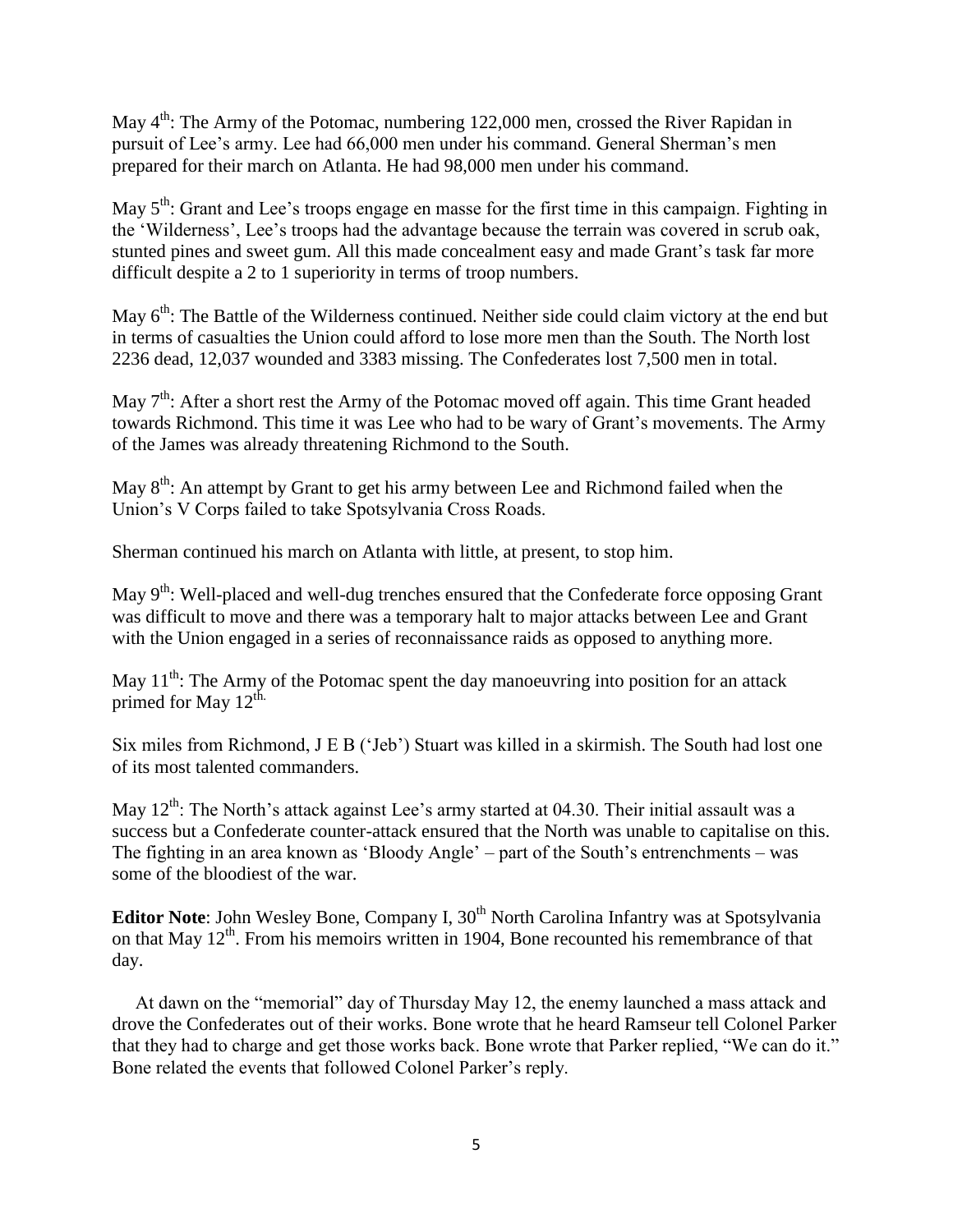We now moved forward and many, oh, many, made their last charge here. This field was the last resting place of many good soldiers, and came very near being one for the writer. We now passed the sharpshooters, and men were being wounded all along the line. We had orders to charge, and charge we did. Just before we reached the first line of works, I was mortally wounded by a ball striking me in the right breast, passing through my lungs and coming out beside my backbone, and lodging in some clothes that I had on my back. I now have the ball.

 Bone survived the day and the rest of the war, but be never forgot the desperate hour and the deaths that accompanying the Confederate efforts to turn back the Union attack.

Source: Tim Winstead, " …. but it was war times ….The Making of a Civil War Soldier: John Wesley Bone" [Paper, University of North Carolina at Wilmington, 2010], 15-16.

May  $13<sup>th</sup>$ : The fighting for 'Bloody Angle' near Spotsylvania ended at 04.00. The North had lost 6,800 men, the South 5,000. Once again, the Army of the Potomac could afford the losses while the South could not. Grant continued his aggressive approach of looking for Lee's army. There was little doubt that Grant's confidence of victory rubbed off on his men.

Sherman encountered determined opposition at Resaca. Here the South had built extensive entrenchments and they proved a major obstacle for Sherman and his army.

May 14<sup>th</sup>: Heavy rain meant that all forms of movement were curtailed around Spotsylvania.

May 15<sup>th</sup>: A Union force commanded by General Sigel was defeated at New Market. Sigel had been sent to defeat Confederate forces in the Shenandoah Valley. In this he failed. On the side of the successful Confederates was Colonel George Patton, grandfather of the officer with the same name who found fame in World War Two. Sigel was relieved of his command on May 19<sup>th</sup>.

Sherman was unable to make a breakthrough at Resaca.

May 16<sup>th</sup>: The North suffered a major defeat at Drewry's Bluff and lost 25% of their manpower during the battle – 4160 men killed and wounded out of 18,000. The blame was later directed at the lacklustre leadership of General Butler.

May 18<sup>th</sup>: When the rain stopped Grant launched another unsuccessful frontal assault on Lee's positions. With increasing casualties, Grant call off the attack. He had clearly underestimated just how well the Confederates entrenchments had been made.

May  $19<sup>th</sup>$ : Buoyed by his successes, Lee turned to the Confederates II Corps and ordered an attack on Union lines. This led to heavy fighting between both armies but neither one gained an advantage. By the end of the day the fighting around Spotsylvania had come to an end. The Army of the Potomac had lost 17,500 men. Combined with the loss of men at the Battle of the Wilderness, Grant had lost 33,000 men out of 122,000 in just one month – 27% of the Army of the Potomac's total. However, Grant still had an army nearly 90,000 strong. There are no accurate figures for Lee's losses for the same period but they were undoubtedly high. While the Union could sustain their losses, however unpalatable the figure, the South could not.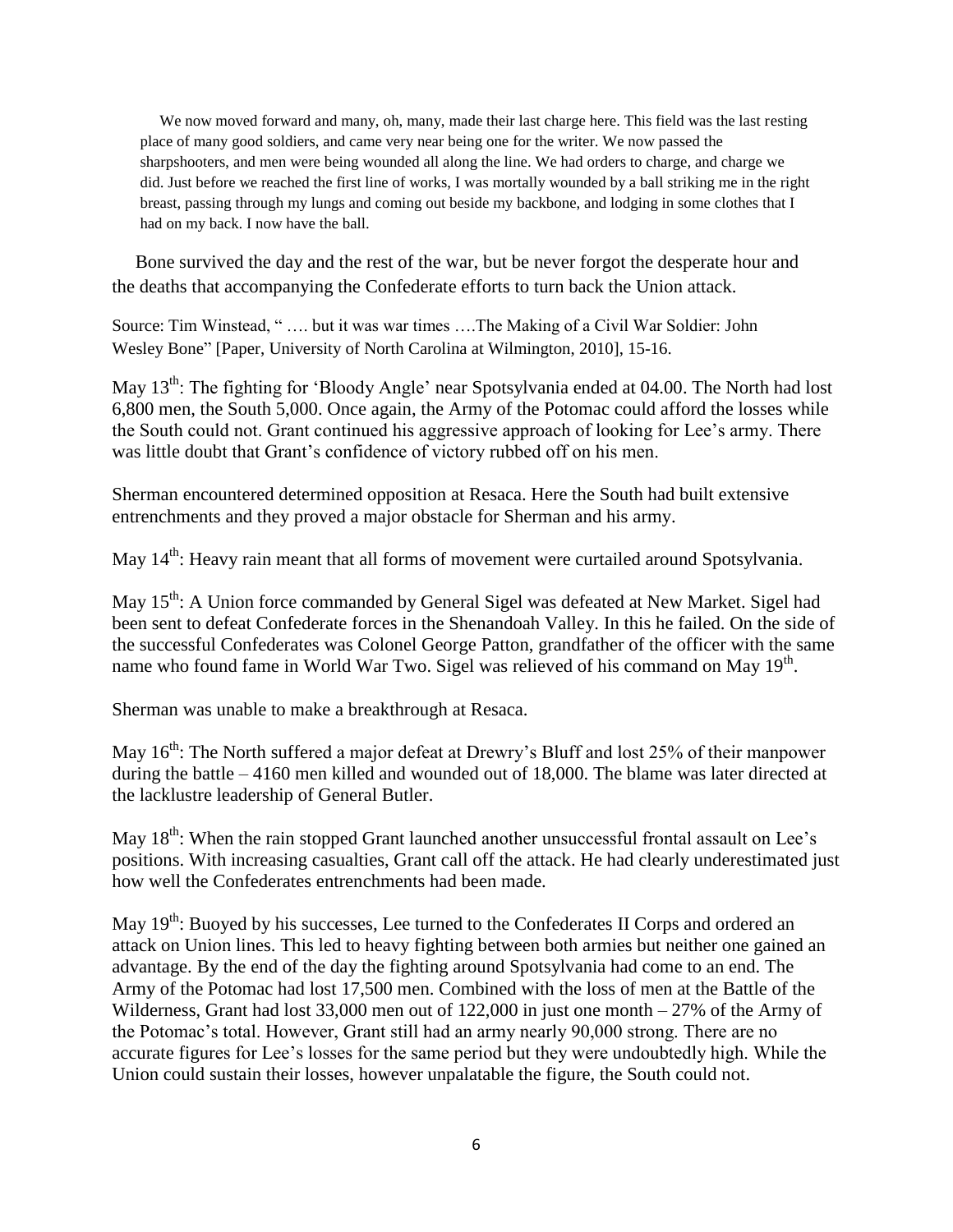May  $20^{th}$ : Sherman continued his advance to Atlanta.

May 23<sup>rd</sup>: Grant continued in his policy of shadowing Lee's Army of Northern Virginia. He had a 2 to 1 advantage in terms of troop strength. The cause of the South was not helped when Lee was taken with a fever and had to retire to bed.

May  $24<sup>th</sup>$ : One of the consequences of Sherman's advance was that he had extended supply lines. On this day a raid by Confederate cavalry on his lines led to the destruction of large quantities of supplies. There was not a great deal Sherman could do about this, as he wanted to continue with his advance to Atlanta and the Confederates were skilled at quick cavalry attacks.

May 28<sup>th</sup>: The Army of Northern Virginia moved towards Cold Harbor. By doing this Lee had placed his army between Grant and Richmond.

May 29<sup>th</sup>: Lee entrenched his positions around Cold Harbor.

May  $30<sup>th</sup>$ : Rather than shy away from contact with Lee, Grant maintained his aggressive stance and faced his army at Cold Harbor.

May  $31<sup>st</sup>$ : Sherman's advance on Atlanta was stalled by Confederate troops commanded by J E Johnston. Their tactics, while never going to defeat Sherman, were sufficient to slow down his army to, on average, just one mile a day.

 $\overline{a}$ Source:<http://www.historylearningsite.co.uk/may-1864-civil-war.htm> (Accessed April 14, 2014).

**\*\*\*\*\* April Program \*\*\*\*\***

**"The Most Famous Private in the Civil War" – Private William Scott, 3rd Vermont Infantry**





**http://vermonthistory.org/research/museum-collections/faces-of-vermont/private-william-scott**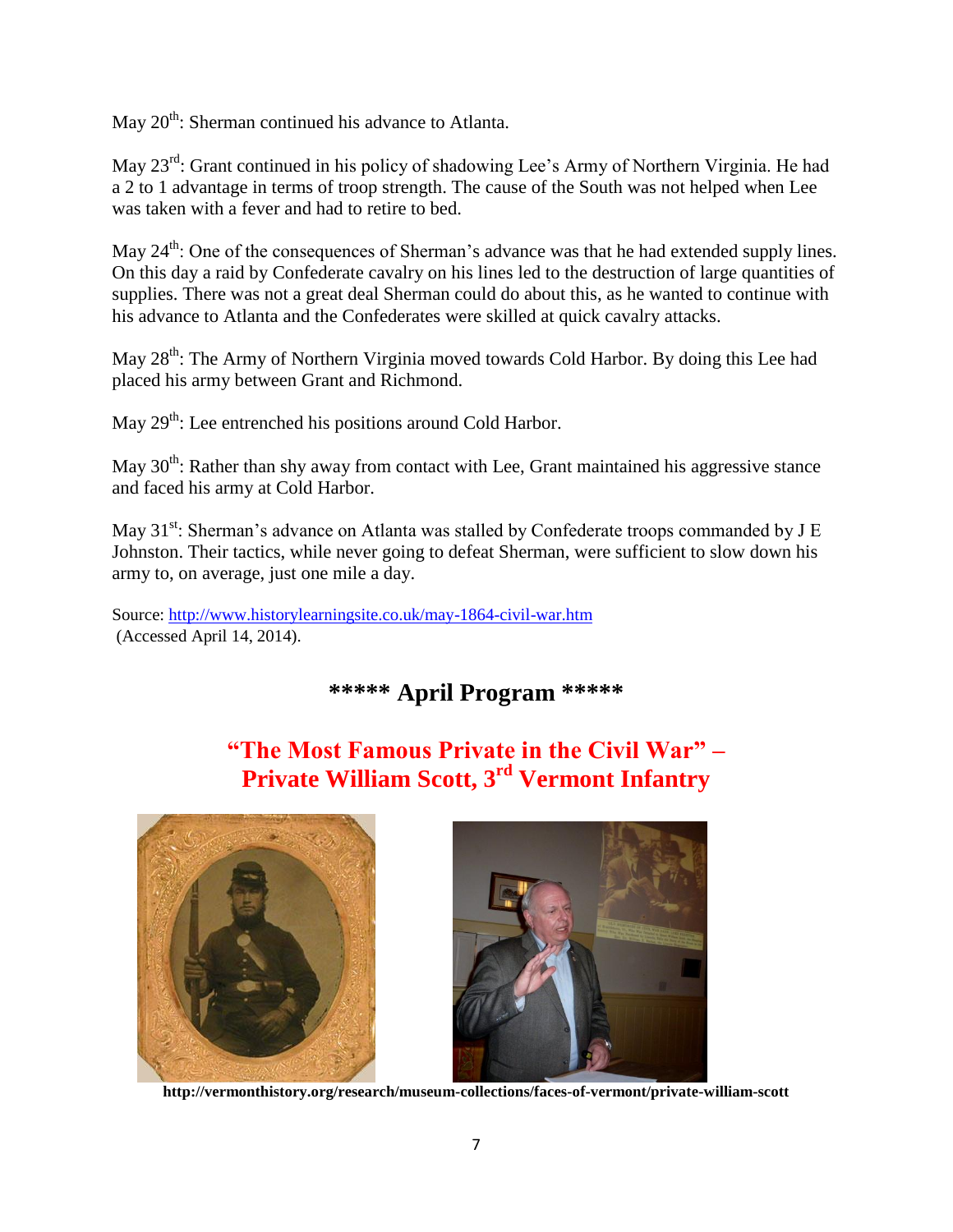**Rick Eiserman** gave a fascinating presentation about a young soldier of Company K, 3<sup>rd</sup> Vermont Infantry. Scott was a farm boy who, along with four brothers, enlisted in the Union Army on July 10, 1861. Scott became involved in a series of events that involved his falling asleep at his post on August 31, 1861, a court-martial and a sentence to death involving General George McClellan, and a presidential pardon with a reported direct intervention by Abraham Lincoln. Whatever the series of events and the truthfulness of those telling, Scott was saved from his executioners on September 9, 1861.

 Scott, the sleeping sentinel, returned to Company K where, if various reports can be believed, served well at his duties. Lincoln's involvement in going to the guilty soldier to ensure the pardon arrived before the firing squad carried out its sentence took on a life of its own. The Scott story resurfaced when on April 16, 1862 at Lee's Mill on the Virginia Peninsula, Private Scott gave his life in an attack upon Confederate positions. Scott, although wounded five or 6 times, was reported by newspapers as "a dying soldier (who) prays for the president ......." The story was picked up and perpetuated by Northern newspapers, poets, and dueling historians for the next hundred forty years. Numerous newspaper articles, conflicting books, a movie, a radio play, and even the iconic Carl Sandburg became involved in researching the events.

Whatever the real facts, Scott became a hero of sorts, not for his failure, but for his redemption.

#### **[THE SLEEPING SENTINEL](http://www.civilwarpoetry.org/union/soldierlife/sentinel-exp.html)**

#### **By Francis De Haes Janvier**

'Twas in the sultry summer-time, as war's red records show, When patriot armies rose to meet a fratricidal foe; When from the North, and East, and West, like the upheaving sea, Swept forth Columbia's sons, to make our country truly free.

Within a prison's dismal walls, where shadows veiled decay, In fetters, on a heap of straw, a youthful soldier lay; Heart-broken, hopeless, and forlorn, with short and feverish breath, He waited but the appointed hour to die a culprit's death.

Yet, but a few brief weeks before, untroubled with a care, He roamed at will, and freely drew his native mountain air; Where sparkling streams leap mossy rocks, from many a woodland font, And waving elms and grassy slopes give beauty to Vermont;

Where, dwelling in a humble cot, a tiller of the soil, Encircled by a mother's love, he shared a father's toil. Till, borne upon the wailing winds, his suffering country's cry Fired his young heart with fervent zeal, for her to live or die.

Then left he all; a few fond tears, by firmness half concealed, A blessing, and a parting prayer, and he was in the field. The field of strife, whose dews are blood, whose breezes war's hot breath,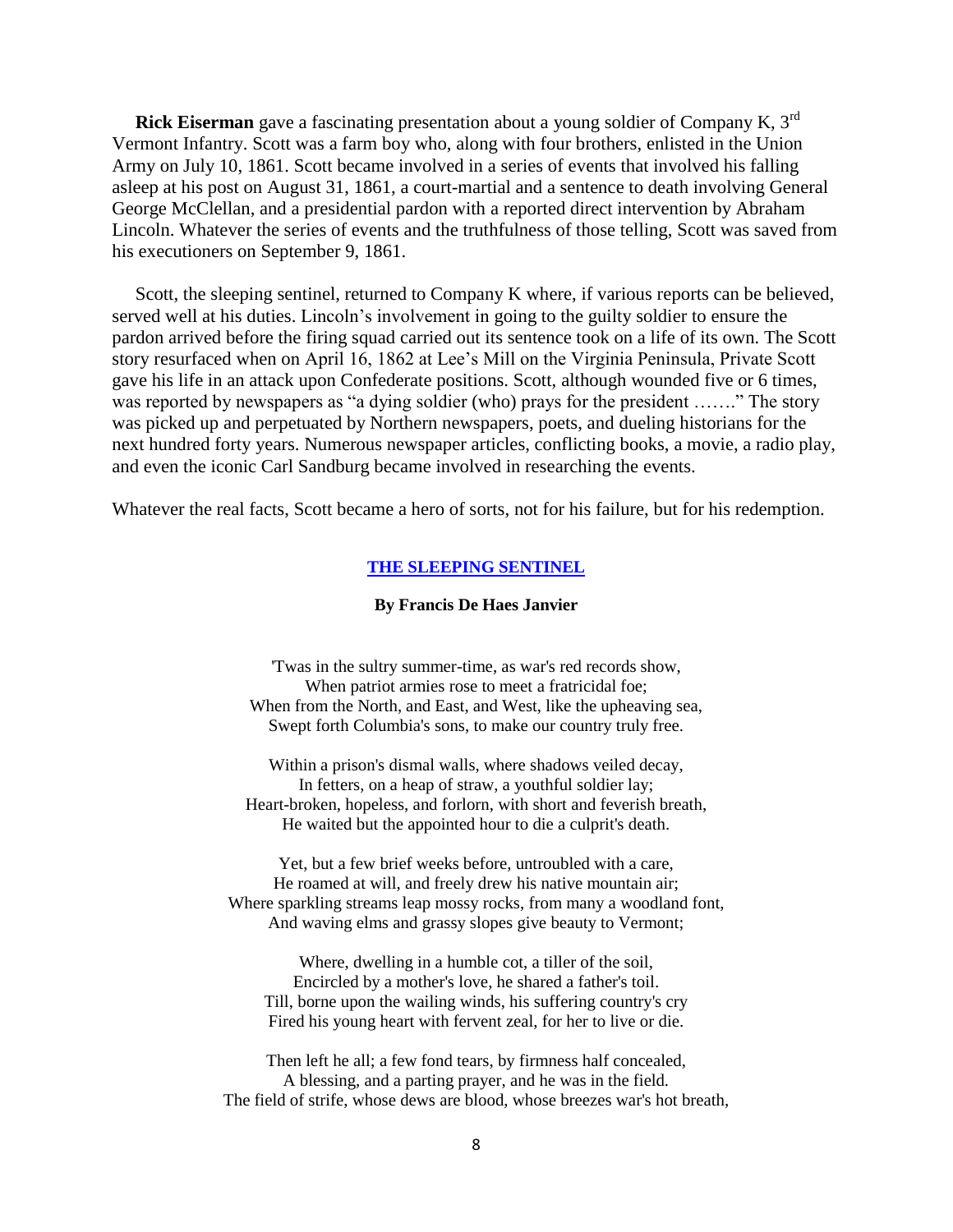Whose fruits are garnered in the grave, whose husbandman is death!

Without a murmur he endured a service new and hard; But, wearied with a toilsome march, it chanced one night, on guard, He sank, exhausted, at his post, and the gray morning found His prostrate form, a sentinel asleep upon the ground!

But God is love - and finite minds can faintly comprehend How gentle Mercy, in His rule, may with stern Justice blend; And this poor soldier, seized and bound, found none to justify, While war's inexorable law decreed that he must die.

'Twas night. In a secluded room, with measured tread and slow, A statesman of commanding mien paced gravely to and fro. Oppressed, he pondered on a land by civil discord rent; On brothers armed in deadly strife: it was the President!

The woes of thirty millions filled his burdened heart with grief; Embattled hosts, on land and sea, acknowledged him their chief; And yet, amid the din of war, he heard the plaintive cry Of that poor soldier, as he lay in prison, doomed to die!

'Twas morning. On a tented field, and through the heated haze, Flashed back, from lines of burnished arms, the sun's effulgent blaze; While, from a somber prison house, seen slowly to emerge, A sad procession, o'er the sward, moved to a muffled dirge.

And in the midst, with faltering step, and pale and anxious face, In manacles, between two guards, a soldier had his place. A youth, led out to die; and yet it was not death, but shame, That smote his gallant heart with dread, and shook his manly frame!

Still on, before the marshalled ranks, the train pursued its way, Up to the designated spot, whereon a coffin lay-His coffin! And, with reeling brain, despairing, desolate-He took his station by its side, abandoned to his fate!

Then came across his wavering sight strange pictures in the air: He saw his distant mountain home; he saw his parents there; He saw them bowed with hopeless grief, through fast declining years; He saw a nameless grave; and then, the vision closed-in tears!

Yet once again. In double file, advancing, then, he saw Twelve comrades, sternly set apart to execute the law-But saw no more; his senses swam-deep darkness settled round-And, shuddering, he awaited now the fatal volley's sound!

Then suddenly was heard the sounds of steeds and wheels approach, And, rolling through a cloud of dust, appeared a stately coach. On, past the guards, and through the field, its rapid course was bent, Till, halting, 'mid the lines was seen the nation's President!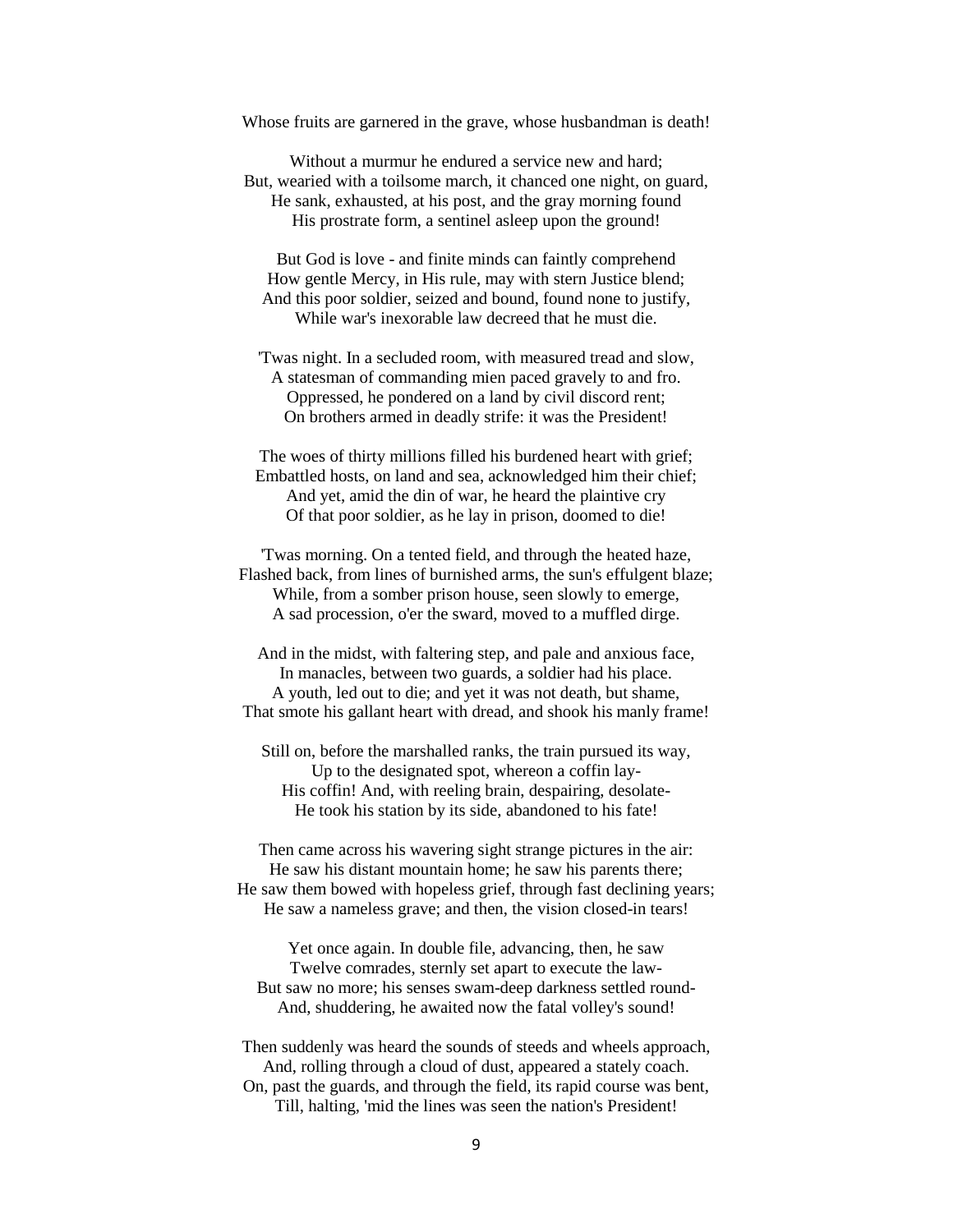He came to save that stricken soul, now waking from despair; And from a thousand voices rose a shout which rent the air! The pardoned soldier understood the tones of jubilee, And, bounding from his fetters, blessed the hand that made him free!

'Twas spring. Within a verdant vale, where Warwick's crystal tide Reflected, o'er its peaceful breast, fair fields on either side; Where birds and flowers combined to cheer a sylvan solitude, Two threatening armies, face to face, in fierce defiance stood!

Two threatening armies! One invoked by injured Liberty-Which bore above its patriot ranks the symbol of the Free; And one, a rebel horde, beneath a flaunting flag of bars, A fragment, torn by traitorous hands from Freedom's Stripes and Stars!

A sudden burst of smoke and flame, from many a thundering gun, Proclaimed, along the echoing hills, the conflict had begun; While shot and shell athwart the stream with fiendish fury sped, To strew among the living lines the dying and the dead!

Then, louder than the roaring storm, pealed forth the stern command, "Charge, soldiers, charge!" and, at the word, with shouts, a fearless band, Two hundred heroes from Vermont, rushed onward, through the flood, And upward, o'er the rising ground, they marked their way in blood!

The smitten foe before them fled, in terror, from his post-While, unsustained, two hundred stood, to battle with a host! Then, turning, as the rallying ranks, with murderous fire replied, They bore the fallen o'er the field, and through the purple tide!

The fallen! And the first who fell in that unequal strife Was he whom Mercy sped to save when Justice claimed his life-The pardoned soldier! And, while yet the conflict raged around-While yet his life-blood ebbed away through every gaping wound-

While yet his voice grew tremulous, and death bedimmed his eye-He called his comrades to attest he had not feared to die! And, in his last expiring breath, a prayer to heaven was sent, That God, with his unfailing grace, would bless our President!

#### **Editor**

#### **\*\*\*\*\* Difference Makers \*\*\*\*\***

May 1864 was a pivotal period in the Civil War. U.S. Grant was to change the way the Union was going to fight the war. Grant became the difference maker that Abraham Lincoln has sought since the opening days of the war.

#### **\*\*\*\*\* U.S. Grant Comes South \*\*\*\*\***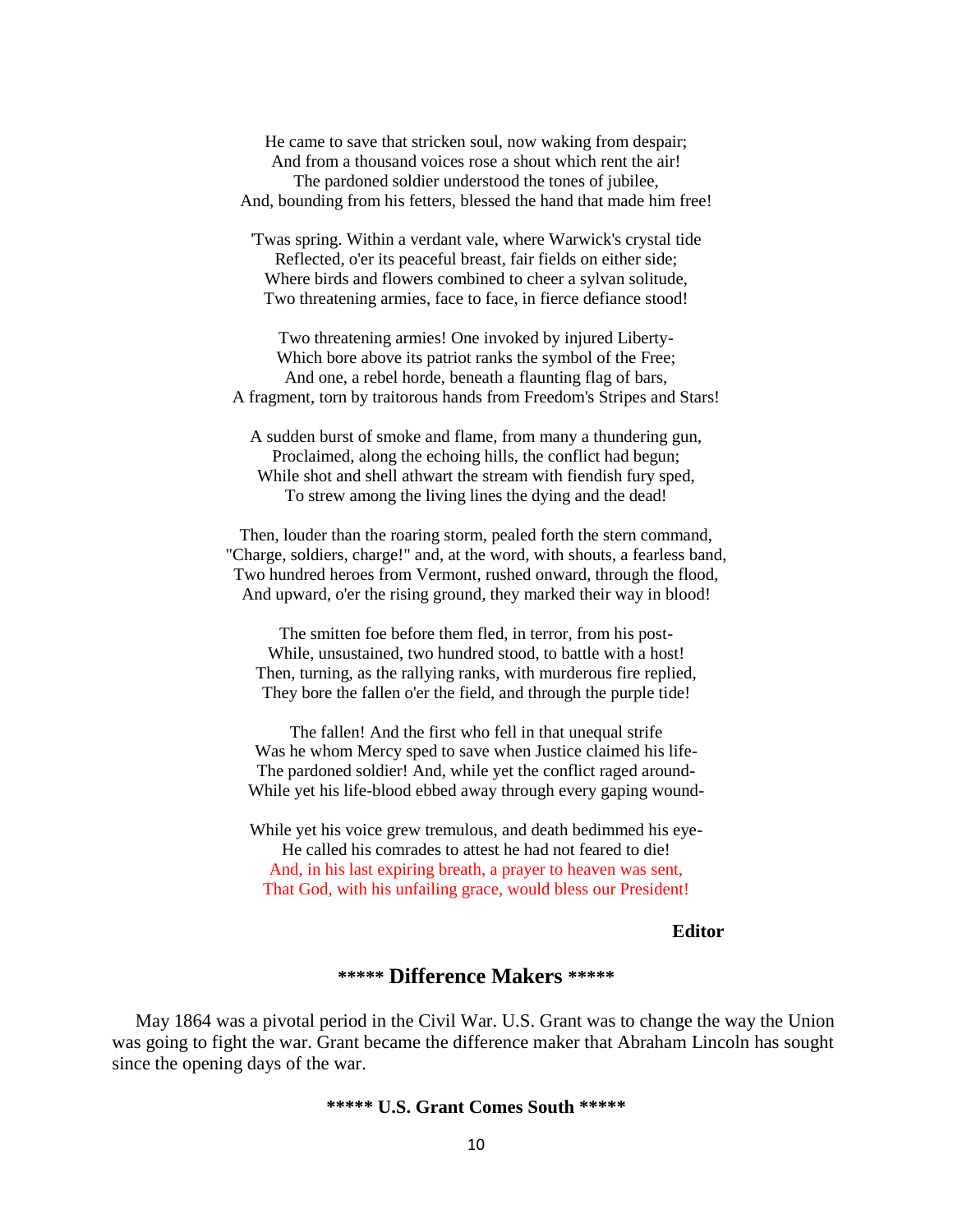Ulysses S. Grant became the General-in-Chief of Union armies on March 12, 1864. Grant ordered William Sherman in Tennessee, Nathaniel Banks in Louisiana, Benjamin Butler in Southeast Virginia, Franz Sigel in the Shenandoah, and George Meade in Northern Virginia to wage hard war against the Confederacy. Grant knew the numerical superiority of Union manpower and equipment, if applied unceasingly, would overpower the Confederate armies. His campaigns for 1864 called upon each of his commanders to attack simultaneously across the South. Grant's strategy was intended to prevent the Confederates from shifting forces to meet uncoordinated thrust by ill timed Union advances.

 Grant disdained the politics of Washington and actively campaigned with Meade and the Army of the Potomac. Beginning on May 4, 1864, the Army of the Potomac crossed the Rapidan River and began a move around Lee's right. Grant wanted to pull Lee out of his entrenchments where the Union superiority in men and material would be maximized. Lee moved quickly to strike Grant's forces before they were able to move into open ground beyond the Wilderness. Over the next month and a half, Grant and Lee played a deadly game of maneuver, thrust, and parry. The opposing armies locked in battles at the Wilderness, Spotsylvania, North Anna River, and Cold Harbor. The losses during this Overland Campaign were among the heaviest of the entire war. Grant was known as the butcher; however, Lee never backed away from an opportunity to attack the enemy. At the end of this campaign, the armies were locked in a stalemate at Petersburg.

#### **Editor**

### **\*\*\*\*\* Trivia Questions for May \*\*\*\*\***

**1 –** Who was J.J. Prosper For Me D. Doctor DeVowell Conner? The gentleman, with the long name, was a Confederate soldier in Company E,  $36<sup>th</sup>$  North Carolina Troops ( $2<sup>nd</sup>$  N.C. Artillery) who was stationed at Fort Fisher during the Civil War. Private Conner was supposed to have found the bag of gold coins that Rose O'Neale Greenhow had on her person when she drowned trying to reach the safety of Fort Fisher from the stranded blockade runner, *Condor*, during the early morning of October 1, 1864.

For the "rest of the story," check out Chris's new book.

Source: Chris E. Fonvielle Jr., *Faces of Fort Fisher 1861-1864* [Carolina Beach, N.C.: SlapDashPublishing, LLC, 2013], 132-139.

**2 –** Blockade runners and blockaders continually played a cat and mouse game at the inlets entering the Cape Fear River. Did the Confederate Navy ever attempt to raise the blockade by attacking the Union Navy ships stationed along the North Carolina coast? The CSS *Raleigh*  made the attempt to break the Union blockade on the evening of May 6, 1864. Slipping out of New Inlet at high tide, the *Raleigh* encountered several Union ships and succeeded in driving those vessels away from the inlet. At dawn on May 7<sup>th</sup>, the *Raleigh* was five or six miles offshore. The Union fleet returned to challenge the *Raleigh;* however, their efforts were futile against the iron-clad. At 7:00 a.m., the *Raleigh* returned over the bar into New Inlet.